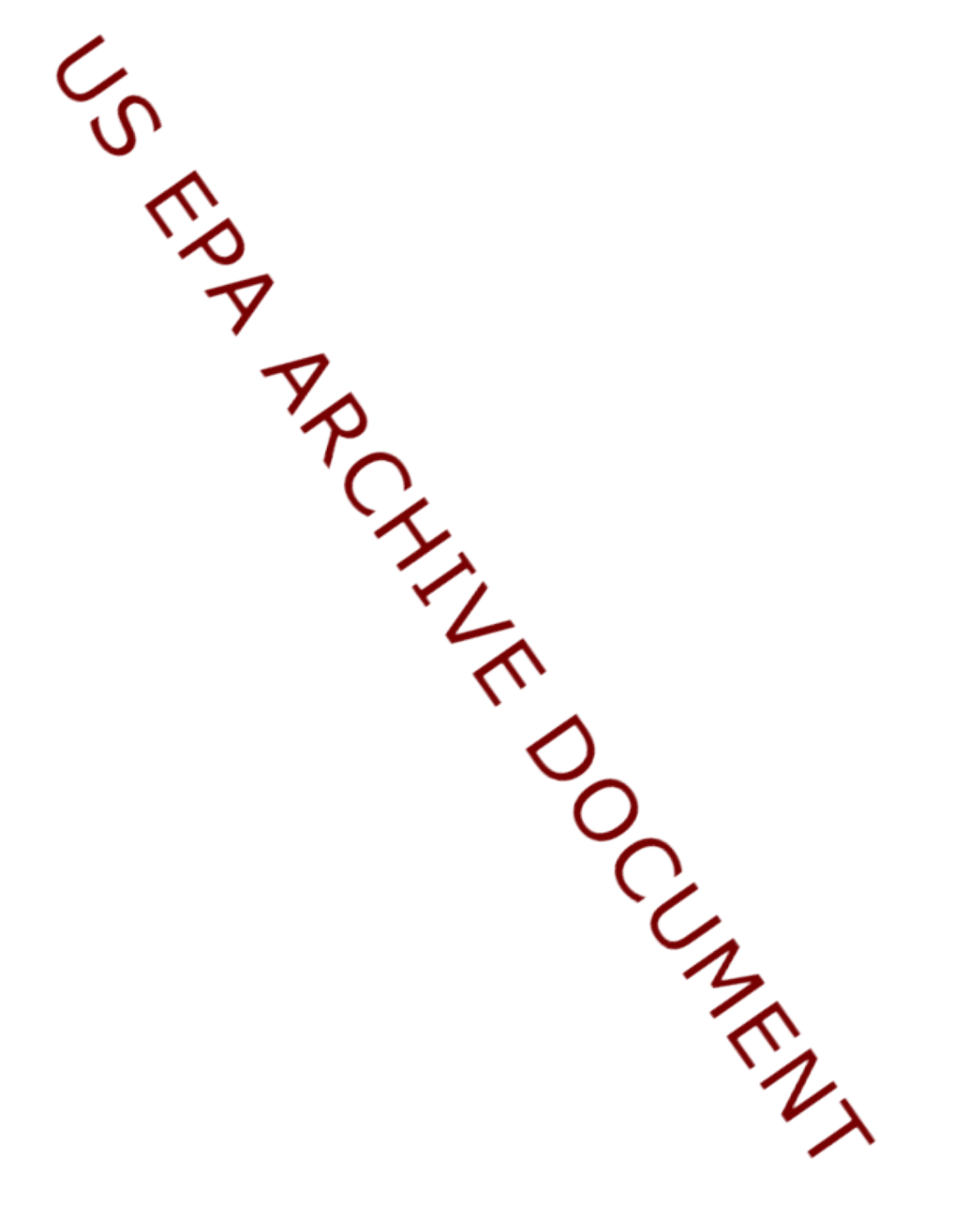# **THE ENVIRONMENTAL TECHNOLOGY VERIFICATION**







# **ETV Joint Verification Statement**

|                                                 | TECHNOLOGY TYPE: RAPID TOXICITY TESTING SYSTEM |      |                     |  |  |
|-------------------------------------------------|------------------------------------------------|------|---------------------|--|--|
| <b>APPLICATION:</b>                             | DETECTING TOXICITY IN DRINKING WATER           |      |                     |  |  |
| TECHNOLOGY NAME: IQ Toxicity Test <sup>TM</sup> |                                                |      |                     |  |  |
| <b>COMPANY:</b>                                 | <b>AquaSurvey</b> , Inc.                       |      |                     |  |  |
| <b>ADDRESS:</b>                                 | 499 Point Breeze Rd.                           |      | PHONE: 908-788-8700 |  |  |
|                                                 | Flemington, NJ 08822                           | FAX: | 908-788-9165        |  |  |
| <b>WEB SITE:</b>                                | http://www.aquasurvey.com/index.html           |      |                     |  |  |
| $E\text{-}{M}\text{A}H$ .:                      | Mail@AquaSurvey.com                            |      |                     |  |  |

The U.S. Environmental Protection Agency (EPA) supports the Environmental Technology Verification (ETV) Program to facilitate the deployment of innovative or improved environmental technologies through performance verification and dissemination of information. The goal of the ETV Program is to further environmental protection by accelerating the acceptance and use of improved and cost-effective technologies. ETV seeks to achieve this goal by providing high-quality, peer-reviewed data on technology performance to those involved in the design, distribution, financing, permitting, purchase, and use of environmental technologies.

ETV works in partnership with recognized standards and testing organizations, with stakeholder groups (consisting of buyers, vendor organizations, and permitters), and with individual technology developers. The program evaluates the performance of innovative technologies by developing test plans that are responsive to the needs of stakeholders, conducting field or laboratory tests (as appropriate), collecting and analyzing data, and preparing peer-reviewed reports. All evaluations are conducted in accordance with rigorous quality assurance (QA) protocols to ensure that data of known and adequate quality are generated and that the results are defensible.

The Advanced Monitoring Systems (AMS) Center, one of seven technology areas under ETV, is operated by Battelle in cooperation with EPA's National Exposure Research Laboratory. The AMS Center has recently evaluated the performance of rapid toxicity testing systems used to detect toxicity in drinking water. This verification statement provides a summary of the test results for the IQ Toxicity Test™.

## **VERIFICATION TEST DESCRIPTION**

Rapid toxicity technologies use bacteria, enzymes, or small crustaceans that produce light or use oxygen at a steady rate in the absence of toxic contaminants. Toxic contaminants in drinking water are indicated by a change in the color or intensity of light or by a change in the rate of oxygen use. As part of this verification test, which took place between July 14 and August 22, 2003, various contaminants were added to separate drinking water samples and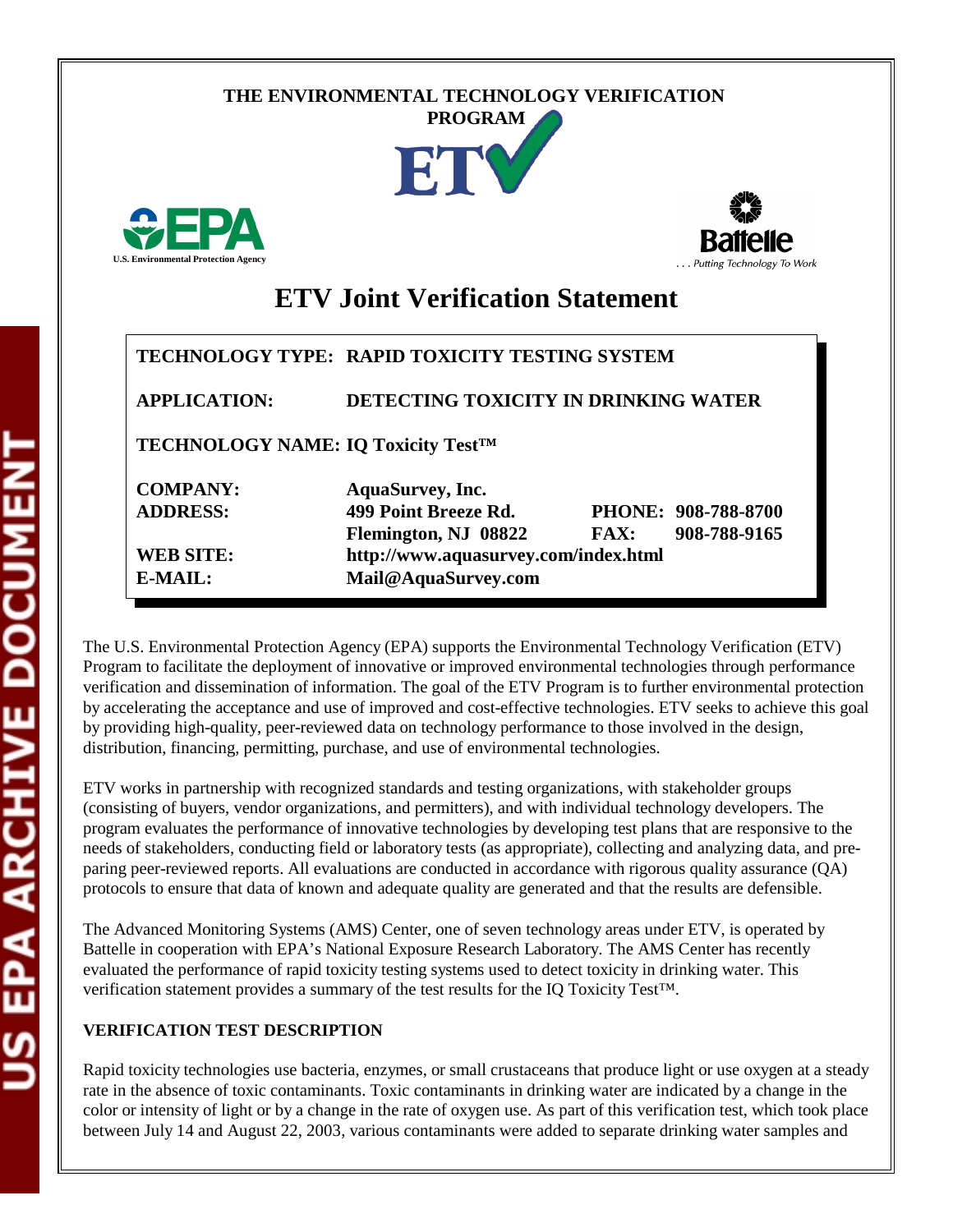analyzed by IQ Toxicity Test™. Response to interfering compounds in clean drinking water also was evaluated. Dechlorinated drinking water samples from Sergeantsville, New Jersey, (DDW) were fortified with contaminants at concentrations ranging from lethal levels to levels 10,000 times less than the lethal dose and analyzed. Endpoint and precision, toxicity threshold for each contaminant, false positive/negative responses, ease of use, and sample throughput were evaluated.

Inhibition results (endpoints) from four replicates of each contaminant at each concentration level were evaluated to assess the ability of the IQ Toxicity Test™ to detect toxicity at various concentrations of contaminants, as well as to measure the precision of the IQ Toxicity Test™ results. The response of IQ Toxicity Test™ to compounds used during the water treatment process (interfering compounds) was evaluated by analyzing separate aliquots of DDW fortified with each potential interferent at approximately one-half the concentration limit recommended by the EPA's National Secondary Drinking Water Regulations guidance. For analysis of by-products of the chlorination process, unspiked DDW was analyzed because Sergeantsville, New Jersey, uses chlorination as its disinfectant procedure. For the analysis of by-products of the chloramination process, a separate drinking water sample from St. Petersburg, Florida, which uses chloramination as its disinfection process, was obtained. The samples were analyzed after residual chlorine was removed using sodium thiosulfate. Sample throughput was measured based on the number of samples analyzed per hour. Ease of use and reliability were determined based on documented observations of the operators and the verification test coordinator.

Quality control samples included method blank samples, which consisted of American Society for Testing and Materials Type II deionized water; positive control samples, which were provided by the vendor; and negative control samples, which consisted of the unspiked DDW.

QA oversight of verification testing was provided by Battelle and EPA. Battelle QA staff conducted a technical systems audit, a performance evaluation audit, and a data quality audit of 10% of the test data. EPA QA staff also performed a technical systems audit while testing was being conducted.

### **TECHNOLOGY DESCRIPTION**

The following description of IQ Toxicity Test™ was provided by the vendor and was not subjected to verification in this test.

The IQ Toxicity Test™ allows the user to characterize the toxicity of a water sample by measuring stressor-related suppression of enzyme activity of *Daphnia magna* in one hour and 15 minutes by determining fluorescent light emittance.

The IQ Toxicity Test™ is performed in three plastic exposure chambers, each consisting of six 10-milliliter (mL) compartments. Six *Daphnia magna* are placed in each 10-mL compartment. In a single study or replicate test, 18 organisms are exposed to each concentration level by using the three exposure chambers. One compartment is filled with the negative control sample, and the other five compartments are filled with sequentially decreasing concentrations of the contaminant being tested. Three exposure chambers containing a dilution series of the contaminant being tested are analyzed for each individual sample replicate. The  $EC_{50}$  (concentration at which 50% of the organisms were affected) is calculated for each replicate. To fully characterize a contaminant, four replicates of three exposure chambers are analyzed, and the  $EC_{50}$  is calculated for each of the four replicates. After the organisms are in contact with the control and sample (drinking) water for one hour, a fluorogenically tagged sugar suspension is added to each of the six compartments. After 15 minutes, the exposure chamber is illuminated with a black light (longwave ultraviolet [UV]). The control organisms emit bright bluish-white light—indicating that they are healthy. If the organisms in the sample water are not glowing as brightly, they are scored as adversely affected. For the organisms to fluoresce, they must ingest the tagged sugar (galactose) and express the enzyme (galactosidase); then the enzyme must successfully cleave the sugar from the fluorogenic marker. This marker, although unable to fluoresce while attached to the sugar molecule, is now liberated and fluoresces as it flows through the organism's circulatory system. This is an obvious visual endpoint. The toxicity of a contaminant at a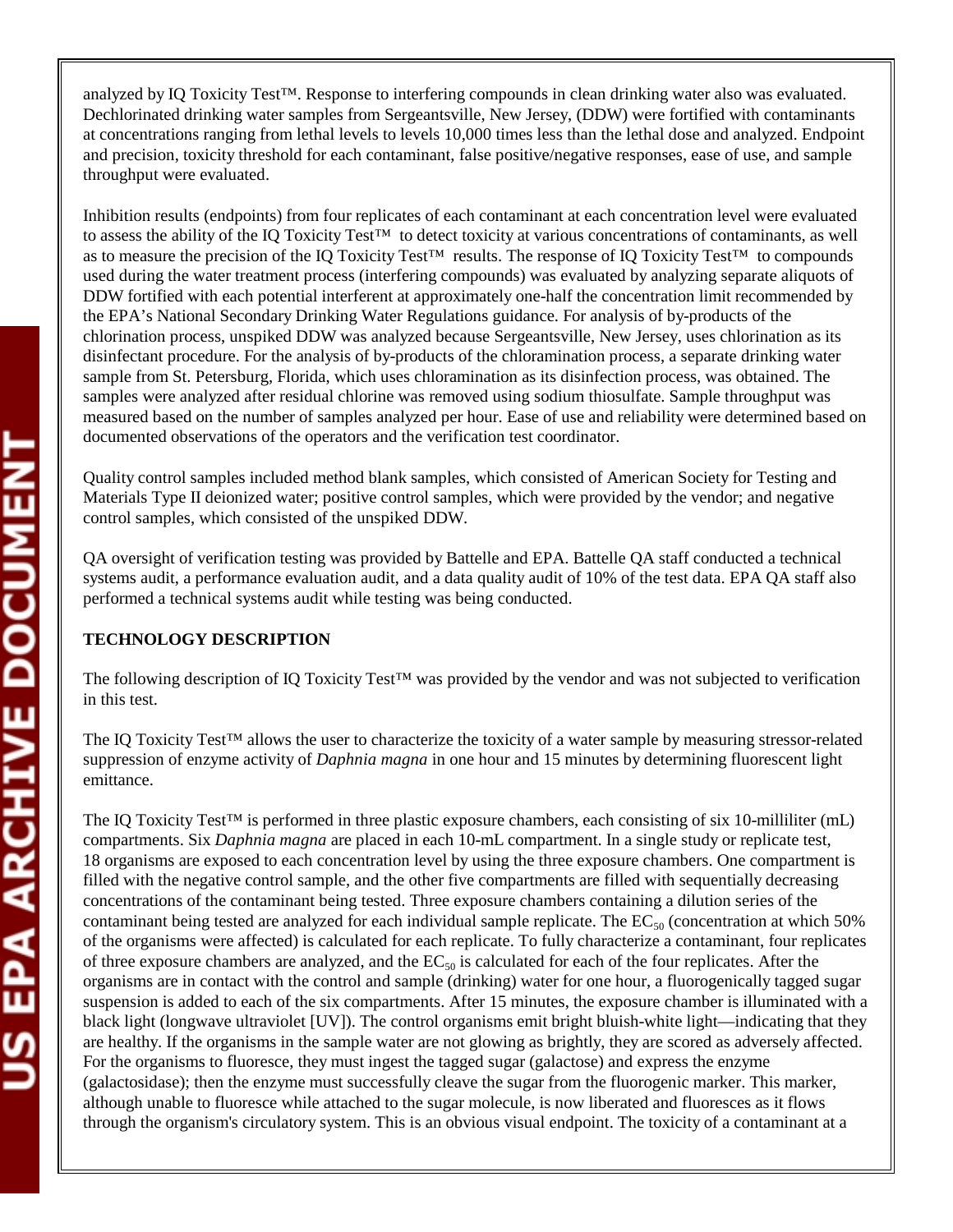specific concentration level was considered detectable if the organisms at that concentration level were adversely affected to a greater extent than the negative control in all four replicate tests. Within one replicate sample, the negative control was allowed to have three adversely affected organisms. Therefore, for a concentration level of contaminant to adversely affect the organisms to a larger extent than the negative control, at least four organisms had to be adversely affected in each replicate.

The Threat Detection Starter Kit™ includes the equipment needed to be purchased once and supplies to perform 30 toxicity tests and maintain a *Daphnia magna* production culture for 30 days. Supplied in the starter kits are instructions, a test scoring form, exposure chambers, fluorogenic substrate, reconstituted water stock solution, pipettes, longwave UV light, sonicator, fluorescent light box, 45-liter (L) carboy, and assorted equipment to facilitate the performance of 30 toxicity tests. This kit also includes a starter culture of live *Daphnia magna*, a 30-day supply of food, culture dishes, and equipment to initiate an ongoing *Daphnia magna* production culture. A Threat Detection Maintenance Kit™ provides the supplies needed to conduct 30 additional toxicity tests and to maintain the *Daphnia magna* culture an additional 30 days. The starter kit is packaged in four boxes, each less than 20 pounds, and is \$2,400. The maintenance kit is packaged in one less-than-20-pound box and is \$400.

#### **VERIFICATION OF PERFORMANCE**

**Endpoint and Precision/Toxicity Threshold:** The table below presents IQ Toxicity Test™ percent inhibition data and the range of standard deviations for the contaminants and potential interferences that were tested. The toxicity thresholds also are shown for each contaminant tested.

|                                             |                                                   | Lethal<br><b>Dose</b> | $EC_{50}$ for each Replicate (mg/L)                                |                  |        |                         |                             | <b>Toxicity</b> |                   |
|---------------------------------------------|---------------------------------------------------|-----------------------|--------------------------------------------------------------------|------------------|--------|-------------------------|-----------------------------|-----------------|-------------------|
| <b>Parameter</b>                            | Compound                                          | Conc.<br>(mg/L)       | 1                                                                  | $\boldsymbol{2}$ | 3      | $\overline{\mathbf{4}}$ | Avg.<br>$EC_{50}$<br>(mg/L) | %RSD            | Thresh.<br>(mg/L) |
|                                             | Aldicarb                                          | 280                   | 2.4                                                                | 1.2              | 1.3    | 2.0                     | 1.7                         | 35              | 3.5               |
|                                             | Colchicine                                        | 240                   | 17                                                                 | 106              | 19     | 14                      | 39                          | 115             | 24                |
|                                             | Cyanide                                           | 250                   | 0.25                                                               | 0.09             | 0.062  | 0.25                    | 0.16                        | 63              | 0.25              |
|                                             | Dicrotophos                                       | 1,400                 | 1.3                                                                | 0.88             | 1.2    | 0.88                    | 1.06                        | 20              | 0.88              |
| Contaminants in<br><b>DDW</b>               | Thallium<br>sulfate                               | 2,400                 | 102                                                                | 119              | 123    | 164                     | 127                         | 21              | 120               |
|                                             | <b>Botulinum</b><br>$\text{to}\,\text{sin}^{(a)}$ | 0.30                  | 0.095                                                              | 0.062            | (b)    | 0.095                   | 0.084                       | 23              | 0.00030           |
|                                             | Ricin <sup>(c)</sup>                              | 15                    | 1.53                                                               | 0.13             | 0.32   | 0.44                    | 0.61                        | 103             | 0.015             |
|                                             | Soman                                             | $0.13^{(d)}$          | 0.0012                                                             | 0.0016           | 0.0011 | 0.0016                  | 0.0014                      | 21              | 0.0013            |
|                                             | VX                                                | $0.077^{(d)}$         | 0.020                                                              | 0.021            | 0.020  | 0.019                   | 0.020                       | 5.0             | 0.0095            |
|                                             | <b>Interference</b>                               | Conc.<br>(mg/L)       | <b>Average Inhibitions at a</b><br><b>Single Concentration (%)</b> |                  |        |                         |                             |                 |                   |
| Potential<br>interferences in<br><b>DDW</b> | Aluminum                                          | 0.36                  | 90                                                                 |                  |        |                         |                             |                 |                   |
|                                             | Copper                                            | 0.65                  | 100                                                                |                  |        |                         |                             |                 |                   |
|                                             | <b>Iron</b>                                       | 0.069                 | 90                                                                 |                  |        |                         |                             |                 |                   |
|                                             | Manganese                                         | 0.26                  | 3                                                                  |                  |        |                         |                             |                 |                   |
|                                             | Zinc                                              | 3.5                   | $\tau$                                                             |                  |        |                         |                             |                 |                   |

(a) Lethal dose solution also contained 3 mg/L phosphate and 1 mg/L sodium chloride.

(b) EC<sub>50</sub> could not be calculated because percent of organisms adversely affected did not increase with concentration.<br>
(c) Lethal does solution also contained 3 mg/L phosphate 26 mg/L sodium chloride, and 2 mg/L sodium

(c) Lethal dose solution also contained 3 mg/L phosphate, 26 mg/L sodium chloride, and 2 mg/L sodium azide.<br>(a) Due to the degradation in water, the stock solution confirmation analysis confirmed that the concentration of

Due to the degradation in water, the stock solution confirmation analysis confirmed that the concentration of the lethal dose was 44% of the expected concentration of 0.30 mg/L for soman, and 38% of the expected concentration of 0.20 mg/L for VX.